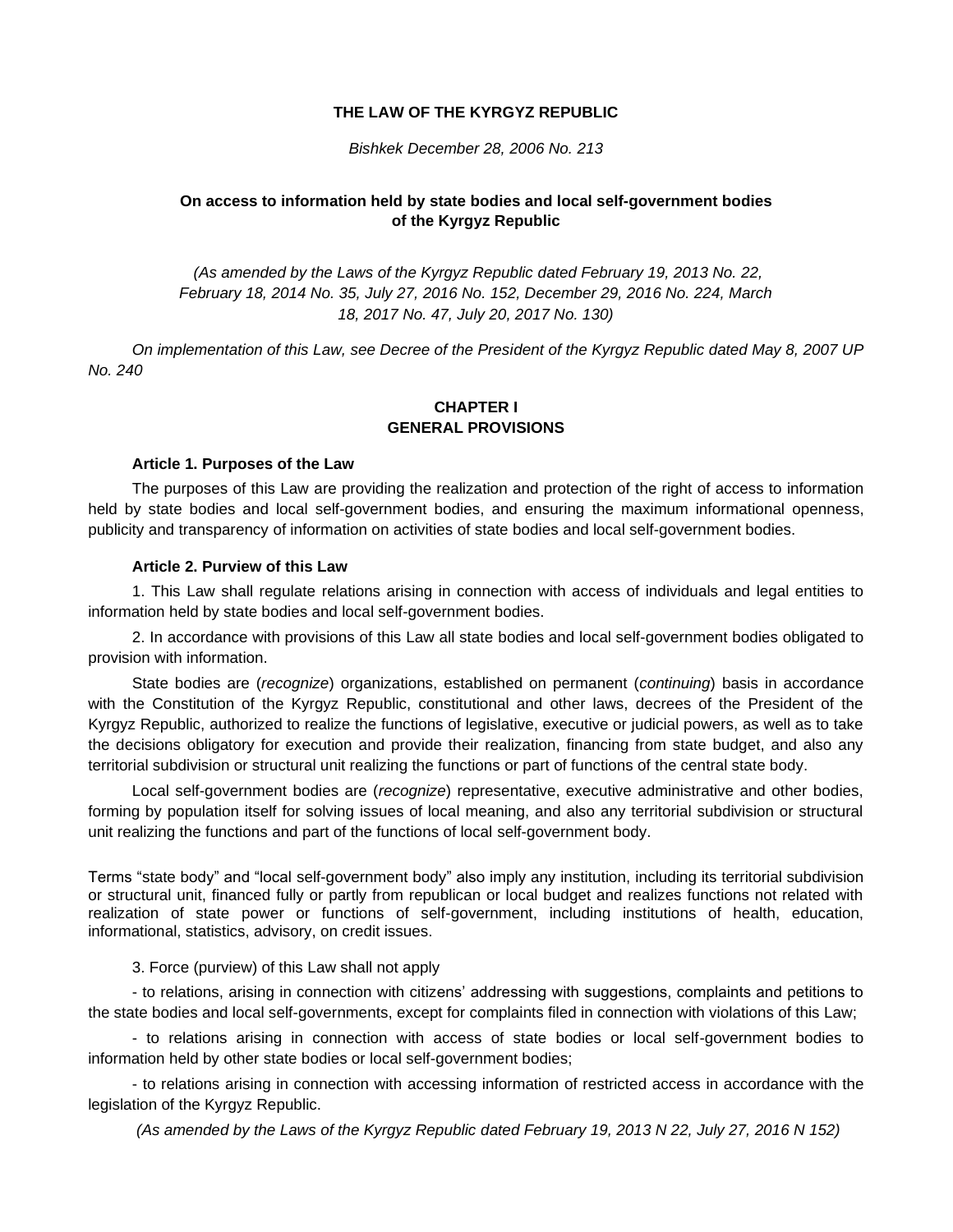#### **Article 3. Guarantees and principles of access to information**

Everyone is guaranteed an access to information held by state bodies and local self-government bodies.

The main principles of access to information are accessibility, objectivity, timeliness, openness and authenticity of information.

The state guarantees rights of everyone to search, receive, investigate, produce and disseminate information.

Information access and dissemination shall be restricted by the law only.

### **Article 4. Openness, publicity and transparency in activities of state bodies and local selfgovernment bodies**

1. Activities of state bodies and local self-government bodies are open, transparent and public.

2. Information about activity of state bodies and local self-government bodies is available to all. Any restriction of access to information held by state bodies and local self-government bodies is prohibited, except for cases stipulated in article 5 of this Law.

3. Decision to refute access to information should be justified and substantiated, only based on article 15 of this Law.

4. Access cannot be restricted to decisions which restrict access to information. Documents and materials, which contain information, to which the access to information should be restricted in accordance with legislation of Kyrgyz Republic, shall be provided with that part which don't include such as information.

### **Article 5. Restrictions of access to information**

1. Restriction of access to information is established in order to:

1) protect national security, public order;

2) protect health or morals of the population;

3) protect rights and freedoms of others.

2. Access is restricted to information:

1) on state secrets defined by the law on protection of state secrets;

2) of personal nature determined by the law on private information;

3) on investigative activities, criminal proceedings in cases established by law;

4) containing secrets protected by law (commercial, banking, notarial, medical, legal and other).

3. Confidential information is determined in accordance with the Law of the Kyrgyz Republic "On electronic governance".

4. Confidential information containing data of state bodies and local self-government for the purposes of this Law, is the following:

1) concerning exclusively technical-organizational rules of protection of work of state bodies and local selfgovernment bodies;

2) describing the concrete content of closed hearings and sessions, as well as personnel position of official during closed session or voting.

5. Officials of government and local self-government bodies bear the responsibility established by the legislation of the Kyrgyz Republic for disclosure of confidential information if it became known to them in connection with exercise of powers established by law.

*(As amended by the Laws of the Kyrgyz Republic of July 27, 2016 N 152, July 20, 2017 N 130)*

### **Article 6. Means of providing with information**

1. The main means of providing with information by state bodies and local self-government bodies are: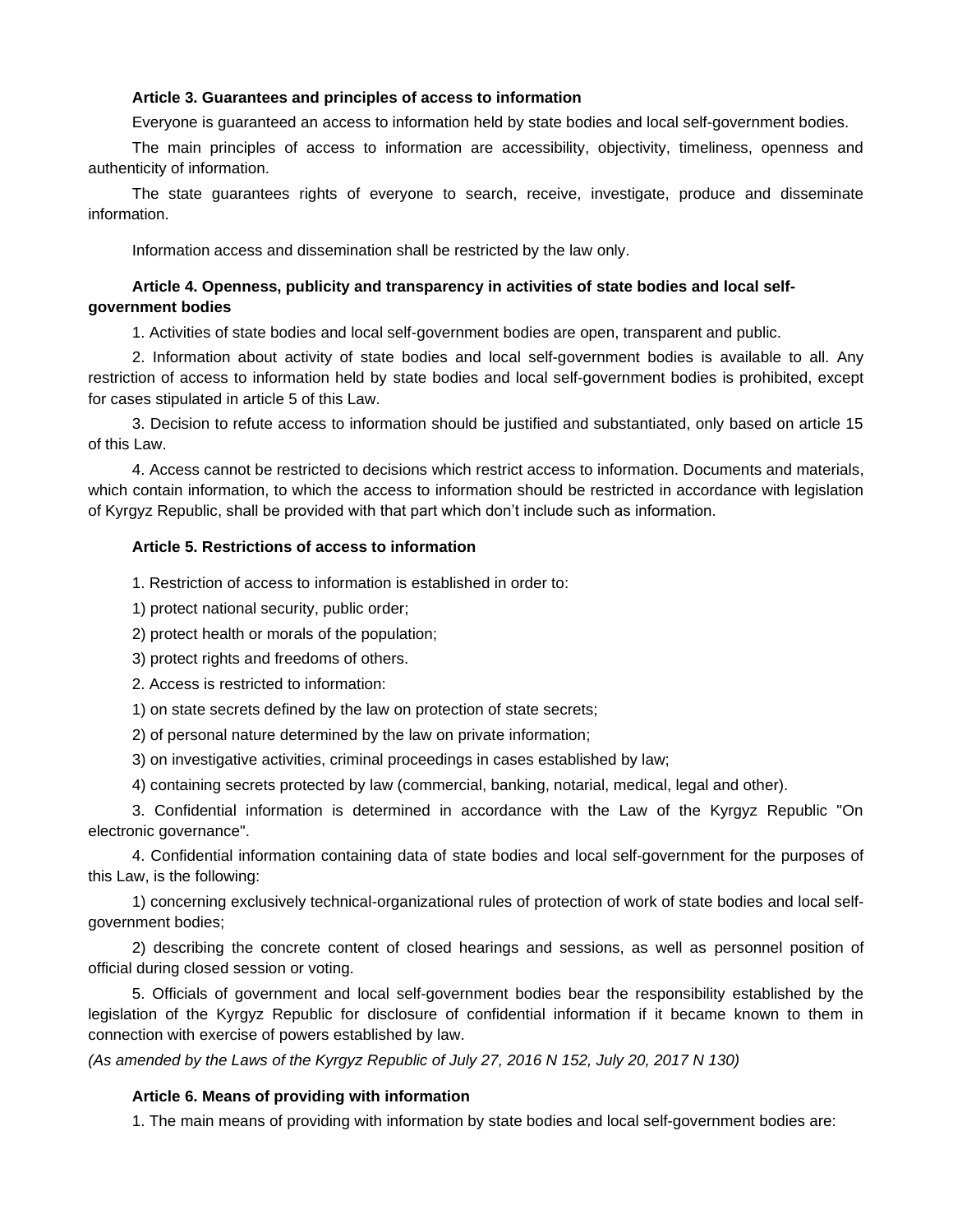1) publication and dissemination of relevant materials, including through official or specialized website;

1-1) outreach through media on socially significant resolutions, including regulatory legal acts, imposing new responsibilities on citizens, legal entities, establishing or reinforcing liability;

2) providing information to individuals and legal entities based on their request;

3) promulgation of information on activities of state and local self-government bodies;

4) providing direct access to documents and materials of state bodies and local self-government bodies;

5) providing direct access to open sessions of state and local self-government bodies.

2. State bodies and local self-government bodies have a right to use any other means, not prohibited by legislation of Kyrgyz Republic, for informing population about own activities.

3. Providing by state bodies and local self-government bodies with one of means of access to information about own activity may not be the basis for rejection in provisioning with information by any other legal mean.

4. State bodies and local self-government bodies that have adopted resolutions referred to in subparagraph 1-1 of paragraph 1 of this article, or state bodies which competence includes issues raised by these resolutions, shall take measures to ensure their generally accessibility and timely clarification by means provided for by paragraph 1 of this article.

*(As amended by the Laws of the Kyrgyz Republic dated July 27, 2016 No. 152, December 29, 2016 No. 224)*

# **CHAPTER II PROVISION WITH INFORMATION ON THE BASIS OF ORAL OR WRITTEN REQUEST**

### **Article 7. Forms of making requests for information**

1. Requests for information to state bodies and local self-government bodies may be sent in the following formats:

- direct oral request or by telephone;

- written request, delivered personally, by post, courier or via electronic communication channels.

2. Reply to a request shall satisfy in that form, which was delivered a request.

3. In case when the document is available in more than one language state bodies and local selfgovernment bodies, it shall be provided in the language indicated as preferable by person concerned.

#### **Article 8. Oral request for providing with information**

1. In case of oral request or by telephone, corresponding information shall be provided in oral form.

2. Brief information is to be provided in oral form, to avoid unnecessary written requests. Those responsible for providing information are not obliged to consult those requesting information on the subject matter in oral form.

3. If the oral reply is not satisfactory for the one requesting information, he/she shall be explained procedures of written requests, and other means of receiving information, in accordance with the provisions of this Law.

4. Every oral request should be recorded (registered), indicating author of the request, his/her telephone number, home address, date and time, subject or issue of request, as well as information about state or municipal employee, responding to it.

Registry and filling procedure shall be established by the Government of the Kyrgyz Republic. *See:*

*Decree of the Government of the Kyrgyz Republic dated February 20, 2020 No. 56-r (On approval of the registry and procedure for maintaining oral requests for information)*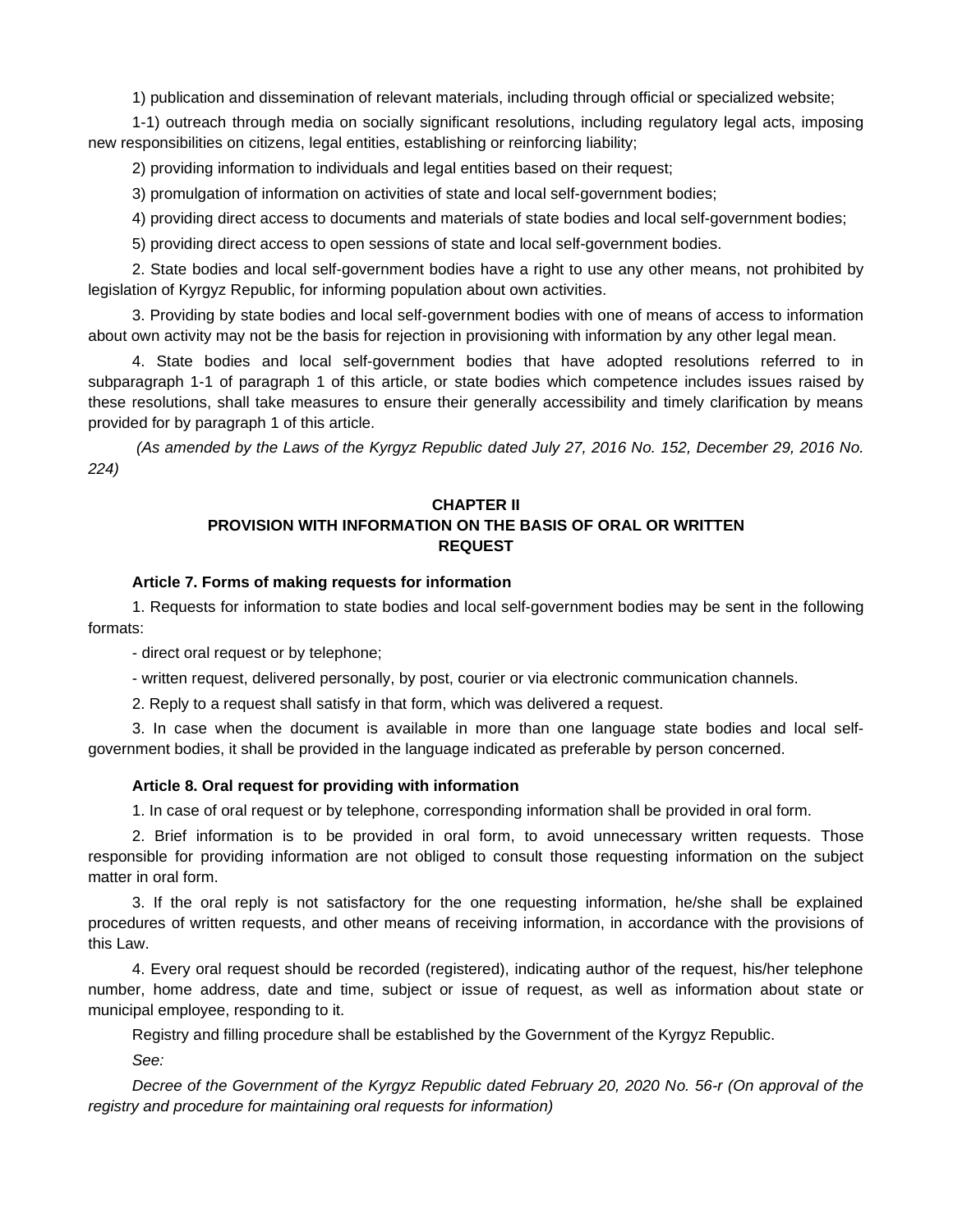#### **Article 9. Form and content of a written request**

The written request shall indicate:

а) name of the state body and (or) surname of official of the state body and local self-government body, to whom it is addressed;

б) for citizens - full name, patronymic, date of birth, place of residence; legal entities (or their branches and representative offices) - full name of a legal entity (branch, representative's office), location of management body (postal address), information on legal entity registration, surname and position of person signing an request;

в) request subject that allows understanding unambiguously what kind of information needs to be provided.

Person requesting the information is not obliged to explain reasons of his/her request. Person, requesting the information, has the right to include contact telephone number, and other information which, in his/her opinion, could assist in executing the request.

State body and local self-government body shall develop templates for requests and provide access to these templates in their premises and post offices. Back page of the template can contain guidelines on how to fill the template out, terms, procedures of receiving and payment for accessing information.

When formulating the subject matter of the request it is not necessary to indicate all details of requested documents or materials. In case the subject matter requires clarification; those responsible for replying have the right to clarify the matter by contacting the information user on his/her initiative, using indicated contact numbers. In case of absence of contact telephone, person responsible for replying shall autonomously clarify the matter.

An request may be sent via post, courier, and electronic communication channels or personally delivered to state bodies or local self-government bodies.

#### **Article 10. Terms of provision with replies to the written requests**

Preparation of a reply to the written requests shall be executed within two weeks term.

The term starts from the day of receiving the request and ends on the day when reply is delivered to post office, personally to author, or to his/her courier or representative or the day when it was sent via electronic communication channels.

In case request needs to be forwarded to another state body and local self-government body, the term starts on the day when request was received by the other state body or local self-government body, obliged to provide information in accordance with this Law.

In case response is not provided within two weeks period, the information user shall be informed about it, along with reasons for the delay. Period of prolongation may not exceed two weeks.

Not providing reply within the period established by this article, or absence of prolongation notification shall be considered as refusal to provide the reply.

#### **Article 11. Order of consideration and satisfaction the written request**

1. Every request shall be registered by state body and local self-government or private organization, indicating the following:

- date the request was received;
- details of person, sending the request;
- brief description of subject matter;
- surname and position of person responsible for preparing reply;
- explanation of denying to provide information (in case of availability of requested information);
- amount of payment for preparing response (when payment is required);

- information about forwarding the request to other state body and local self-government body;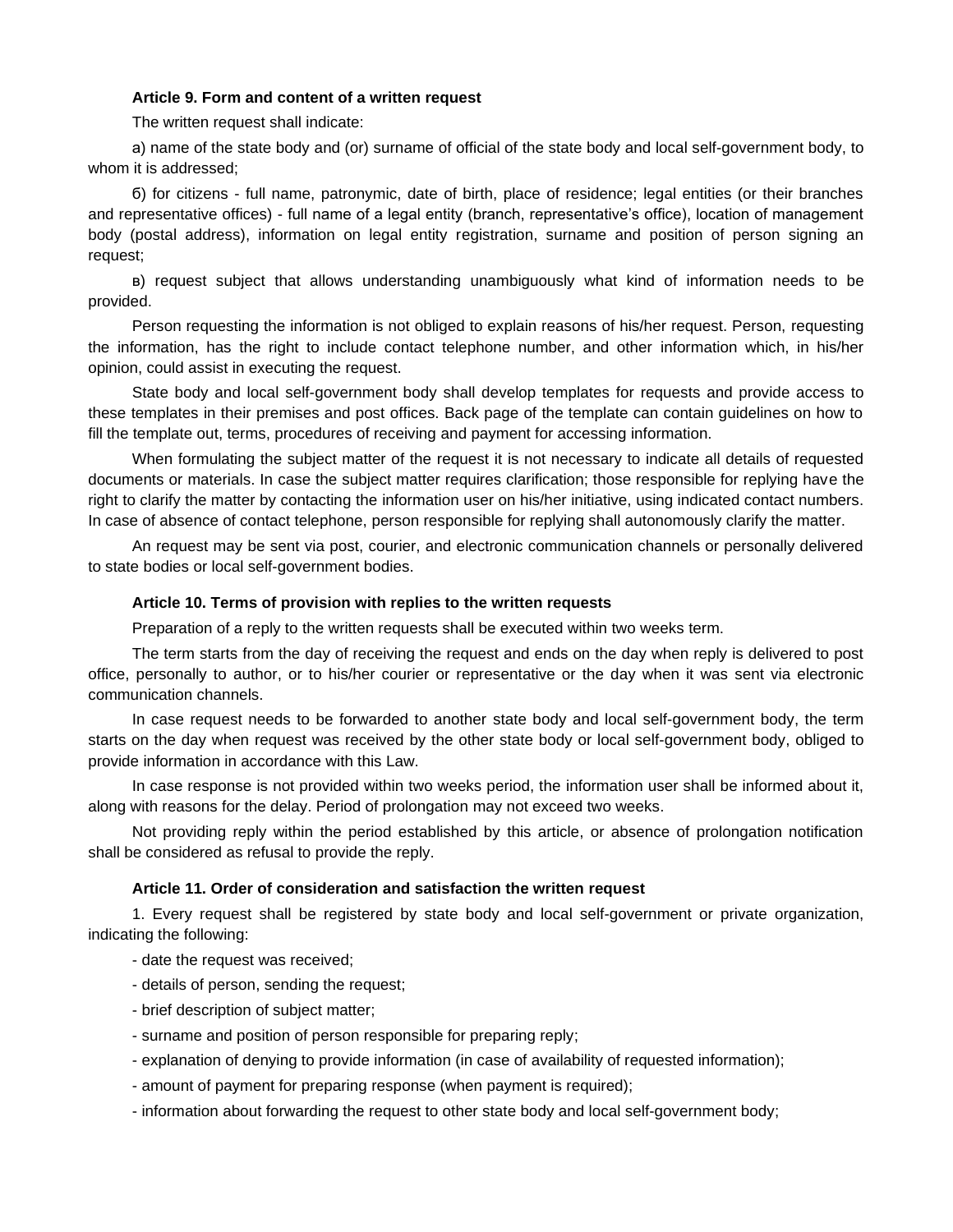- date of sending reply to the person enquiring;

- other information describing main stages of drafting response.

2. After registration request shall be sent to person responsible for drafting response. Responsible person shall search for relevant documents and materials, copy them and file a package of documents for the response.

3. Response to a written request shall be complete, leaving no necessity for repeated request. Responsible person is not obliged to consult the information user on procedure of using requested documents and materials.

4. Response should include:

1) Note from the responsible person, including brief description of the subject matter, list of documents being provided, surname and position of executor, date of signature;

2) texts of documents being provided, or reference to them or parts documents, if these parts or references contain complete information to satisfy the request and providing them instead of requested documents, is definitely acceptable in accordance with nature of request;

3) price list of input items and information services, as well as list of names and contact information of key state bodies and organizations located in proximity to information user, and providing human rights protection, information and library service and providing information set in this Law.

### **Article 12. Additional guarantees of receiving information**

1. In case state body or local self-government body does not hold and is not obliged to hold documents and materials, requested in accordance with this Law, then it shall inform the person concerned.

2. When another state body or local self-government body holds the requested documents, then request shall be forwarded to that relevant body. If person enquiring indicates his/ her contact number or other means of communication, executor shall contact the person concerned and inform him/her that request was forwarded and make a note about it in written request.

3. If required documents were made public, executor has a right to transfer information user to the relevant open source of information. At the same time, when responding to request, in addition to mandatory documents, details of corresponding public source of information shall be also indicated.

### **Article 13. Expenses related to provision with information**

1. Preparing replies to citizens and organizations' requests shall be realized by state bodies and local selfgovernment bodies free of charge, with exception of cases established by paragraph 3 of this article.

2. Person enquiring shall pay through the postal services upon delivery of response.

3. For requests which involve photo copying of documents, materials or parts of them exceeding 5 pages, payment shall be made for manufacturing of copies of the requested documents and (or) materials, not exceeding their cost price. Unified price list for copying services and payment terms shall be approved by the Government of the Kyrgyz Republic. State bodies and local self-government bodies have the right to exempt persons of socially vulnerable categories from payment.

# **Article 14. Requests on provision with information in a form of text sent through communication channels**

1. Requests received in a text form via communication channels, shall be addressed in the same format, if technical possibilities of the relevant state body allow it.

2. In case request is sent via e-mail, reply shall be emailed to information user. If requested information is not available in electronic format, then it shall be provided in other forms and means. Response may contain attachment of requested documents, or links to electronic versions of requested documents and materials accessible in the global network.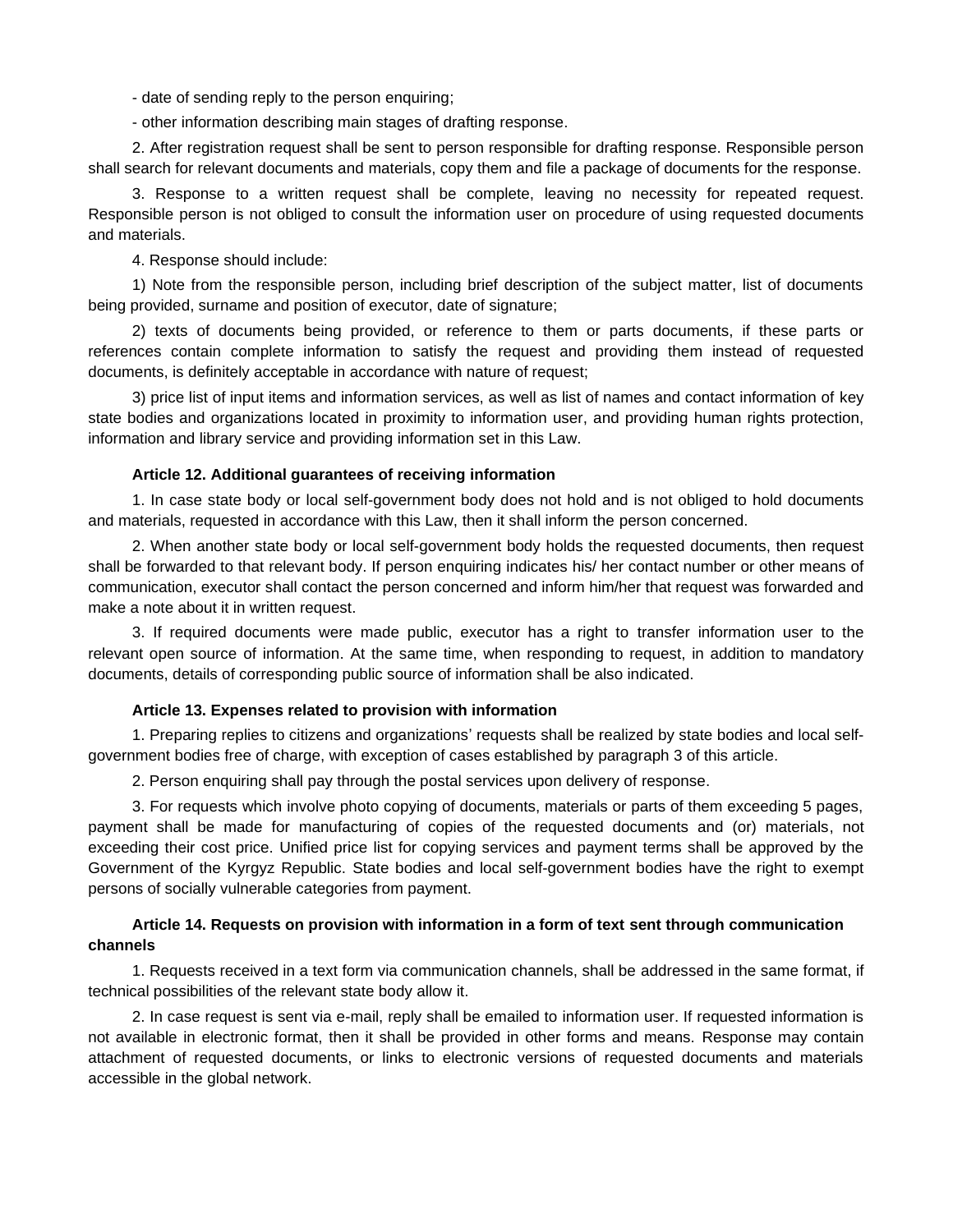3. If request is done by fax, reply may be sent similarly, if the volume of required documents allows. In other cases replies shall describe the procedure of receiving information by other means in accordance with provisions of this Law.

4. Registration and drafting of replies to requests sent by email or fax shall be done in accordance with procedures provided for the written requests.

#### **Article 15. Basis for rejection to provide requested information**

1. Requests to provide information may be rejected based on the following:

1) requested information is found in parts of documents categorized as restricted information based on the relevant laws of the Kyrgyz Republic and article 5 of this Law;

2) request violates requirements of article 9 of this Law;

3) request of this person on the same subject is under review by the central body or its departments, as well as in cases when state body and local self-government body do not hold and not obliged to hold the relevant documents in accordance with requirements of this Law.

2. State body and local self-government body have the right to refuse in provision of requested information, when it essentially coincides with information provided to information user earlier in a period of 3 months before the receipt of repeated request.

3. Rejection shall include the following information:

1) Explanation with references to norms of legislation of the Kyrgyz Republic based on which request was rejected;

2) means and procedures of appealing the rejection.

# **CHAPTER III**

# **PROMULGATION OF INFORMATION ABOUT ACTIVITY OF STATE BODIES AND LOCAL SELF-GOVERNMENT BODIES**

# **Article 16. Provision with official information**

1. The official information shall be provided by publishing it on website of state body or local selfgovernment body in Internet or any other site in accordance with legislation of the Kyrgyz Republic. Additionally there may be other available means to access official information.

2. Official information shall be provided by publishing:

1) regulatory legal acts in compliance with established procedure for this and timing of publication;

2) information on current decisions and official events of state bodies and local self-government;

2-1) outreach and awareness raising on adopted socially significant decisions, including regulatory legal acts imposing new responsibility on citizens, legal entities, establishing or enhancing liabilities;

3) annual progress reports of state bodies and local self-government bodies;

3-1) annual reports of state bodies and local self-government bodies on results of monitoring and evaluating the effectiveness and efficiency of regulatory legal acts, as well as progress reports on state programs' implementation;

3-2) texts of court decisions issued in the established form on the subject matter, subject to requirements established by the procedural laws and this Law;

4) other information materials.

*(As amended by the Laws of the Kyrgyz Republic dated February 18, 2014 No. 35, July 27, 2016 No. 152, December 29, 2016 No. 224, July 20, 2017 No. 130)*

### **Article 17. Promulgation of information about current decisions and official events**

1. State bodies and local self-government bodies shall promulgate official information on the following: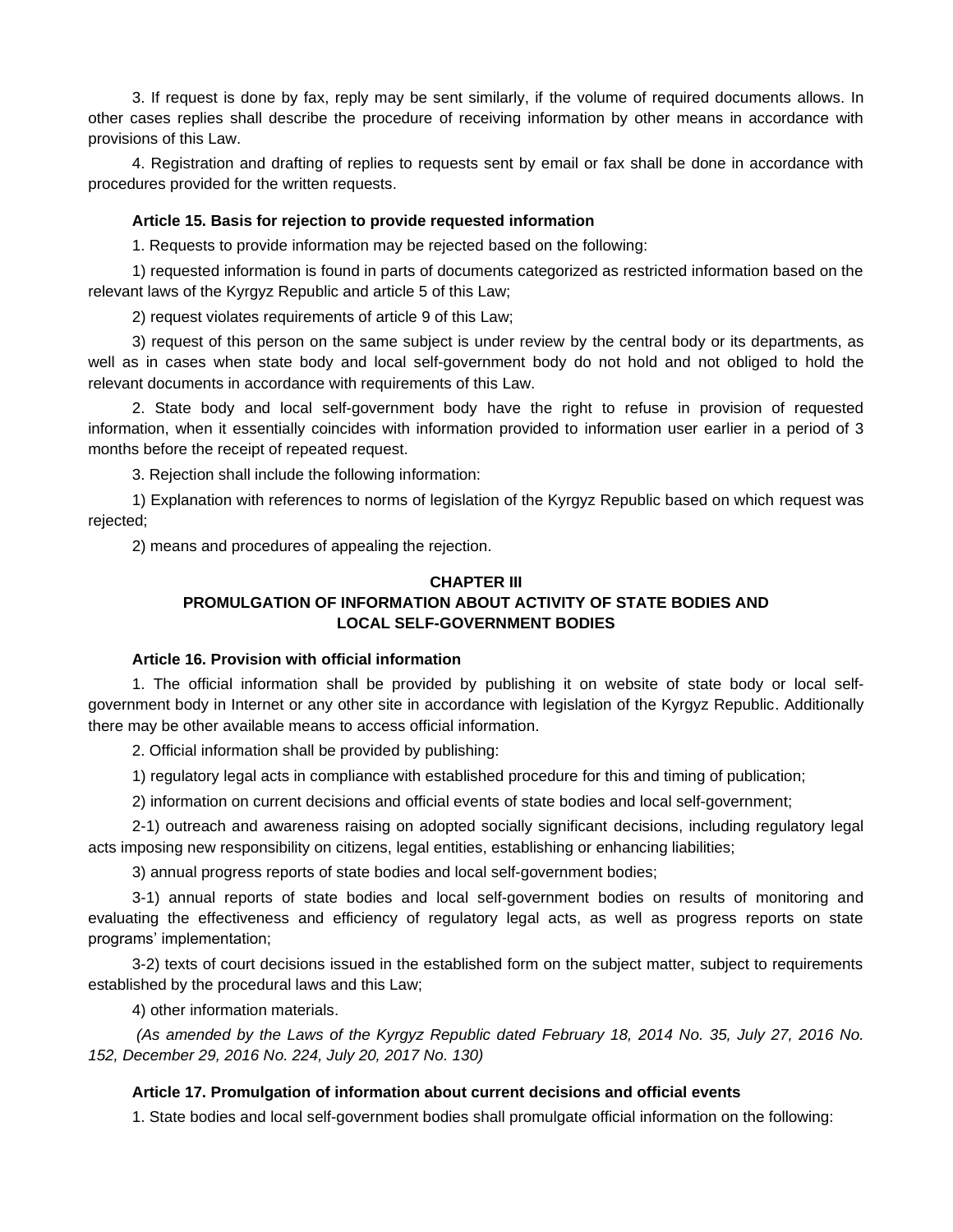1) taking office or dismissal of heads of state bodies and local self-government bodies;

2) adoption of state and local budgets of the Kyrgyz Republic, as well as budgets of state bodies and local self-government bodies, changes in rates and procedure for paying state and local taxes and fees, including utility bills and other payments;

3) adoption of legal acts on state-owned or municipal property management;

4) adoption of legal acts related to allocation of land resources;

5) adoption of legal acts related to construction of facilities fully or partially owned by foreign legal entities;

6) signing and implementation of international treaties;

7) response measures taken against emergency situations endangering human life and health.

2. State bodies and local self-government bodies have the right to make public other information about current decisions and official events via print, audio-visual media and other means of public communication.

3. State bodies and local self-government bodies that adopted socially significant resolutions, including regulatory legal acts that impose new responsibilities on citizens, legal entities, establish or enhancing liability, or state bodies whose competence includes issues relevant to these decisions, shall explain them to the public using print, audio-visual media and other means of informing the public.

*(As amended by the Law of the Kyrgyz Republic dated December 29, 2016 No. 224)*

#### **Article 18. Annual progress reports of state bodies**

1. The Government shall make public annual messages of the President of the Kyrgyz Republic to the people on current state of affairs in the country, reports of the Constitutional Chamber of the Supreme Court on the status of constitutional legality and Ombudsman (Akyikatchy) on progress in the sphere of human and citizens' rights and freedoms.

2. Government and local state bodies promulgate reports on their activities for the reporting period, indicating dynamics in the socio-political, economic and cultural spheres during the reporting period, namely: basic statistical indicators in such areas as budget expenditures, sources and volumes of tax revenues to the state and local budgets, production volumes and consumption by individual market sectors, volumes of internal and external investments, crime control, health, migration, environment, and other important areas of activity.

*(As amended by the Law of the Kyrgyz Republic dated February 19, 2013 No. 22)*

#### **Article 18-1. Disclosing judicial acts**

1. Everyone has the right to fully or partially reproduce judicial acts passed in the established form on the subject matter and announced publicly by the court, by any means, including by publishing them in print media, collections or electronic databases.

2. Short versions of judicial acts may be published, if this is justified by the publication purpose.

3. Publication of judicial acts entered in the State Register of Judicial Acts is made without additional certification.

4. Any citation of the text of a judicial act should not distort its content.

5. Publication of judicial acts entered in the State Registry of Judicial Acts shall also meet other requirements of this Law.

*(As amended by the Law of the Kyrgyz Republic dated July 27, 2016 No. 152)*

### **Article 18-2. Basic requirements to disclosing judicial acts**

1. Texts of judicial acts, passed in the established form on the subject matter and announced publicly, are open for public access and made public, taking into account requirements provided for in paragraphs 2, 3, 5, and 6 of this article.

Texts of resolutions and conclusions of the Constitutional Chamber of the Supreme Court of the Kyrgyz Republic are made public in full.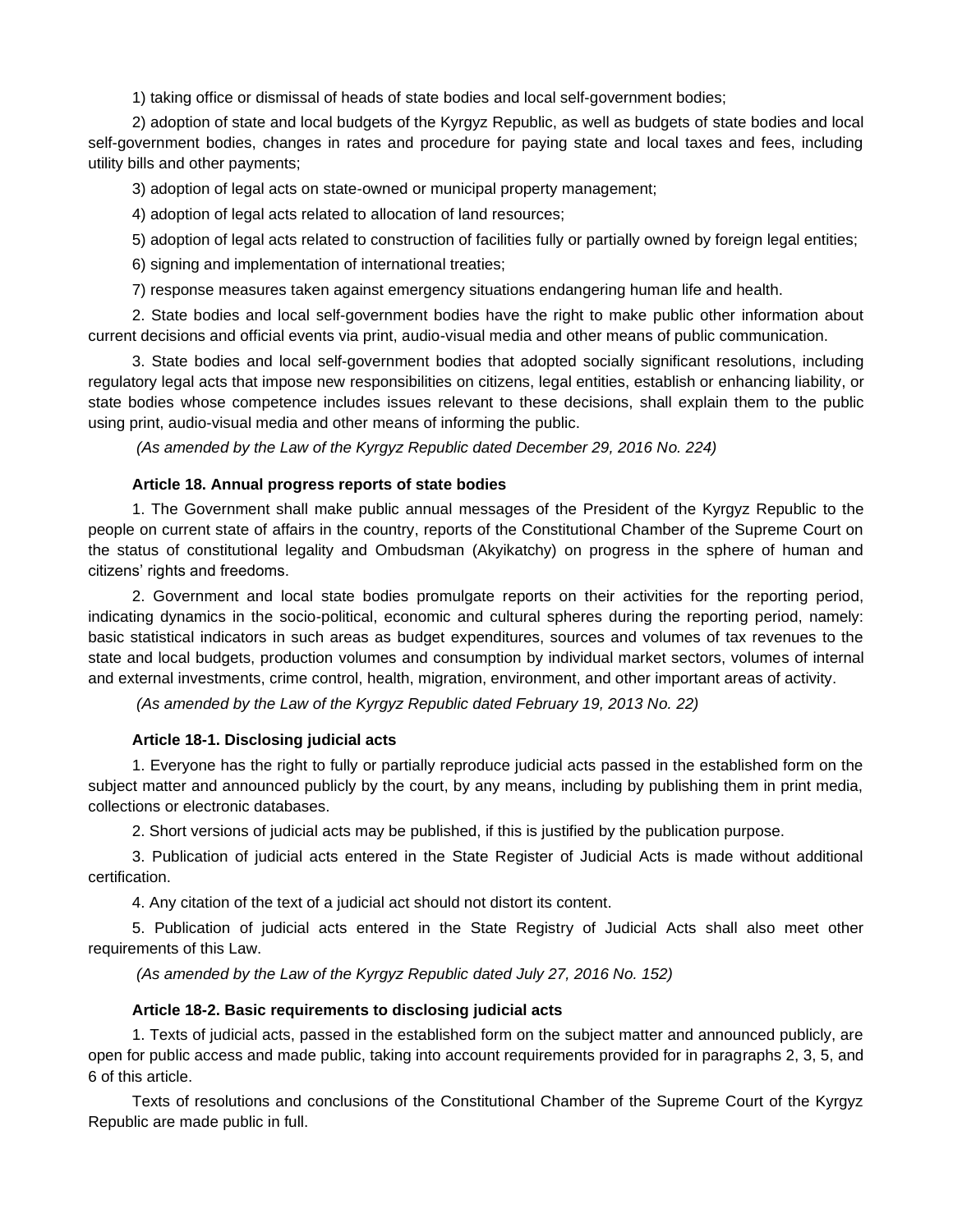2. In texts of judicial acts open to public access, information that allows identifying a person (individual and legal entity) cannot be disclosed. Such information is replaced by initials, lettering or numeric designations.

3. Information referred to in paragraph 2 of this article includes:

1) name, patronymic, surname of individuals;

2) or stay addresses of citizens (individuals), telephone numbers or other means of communication, email addresses;

3) passport data, personal numbers (codes) and information related to records of civil acts of individuals;

4) data of vehicles' technical passport;

5) name and identification number of legal entities against which the court claims have been declared unlawful and unfounded;

6) other information that could disclose identity of a person.

4. Information referred to in paragraph 2 and 3 of this article does not include:

1) surnames and initials of judge or panel of judges adopting the judicial act;

2) surnames and initials of prosecutor and lawyer, if they participated in the trial;

3) surnames and initials of officials of state bodies and local self-government bodies, who, in their official capacity, took part in the trial;

4) names, patronymics (if any), surnames of citizens (individuals) convicted of crimes;

5) names and identification numbers of legal entities against which the court claims were recognized by the court as legal and reasonable.

5. Texts of judicial acts passed in cases which have been tried in closed court hearings, with the exception of details, introductory and resolution parts of judicial acts shall not be made public.

6. In texts of judicial acts passed in cases that were tried in partially closed court hearings, information that was the basis for a closed court session shall not be made public.

*(As amended by the Law of the Kyrgyz Republic dated July 27, 2016 No. 152)*

# **Article 19. Publication of informational materials**

1. The Government of the Kyrgyz Republic shall make public summary information materials about the structure of the executive powers and procedures of their work. The summary shall include description of the structure of state body, including their main competences and area of jurisdiction, surnames of employees, incumbent in the executive positions, their work telephone numbers, work addresses, work schedule with population.

2. The Government or other bodies of executive power on its behalf shall fund publication of official information materials in form of manuals (collections). The official editions, apart from the mentioned in paragraph 1 of this article, shall contain the information on sphere of its activity, including names and addresses of other state bodies, as well as public unions, mass media organizations, legal consultations, notaries, libraries, educational institutions, communal services and other organizations that protect citizens' rights and legitimate interests. The term of expiry or renewal of such collections is defined by need and urgency of material contained in collections. Number of copies of collections shall be defined by the number distributed in the previous period. The manuals shall be accessible at retail sale points of mass media.

# **Article 20. Duties of state bodies and local self-government bodies on ensuring dissemination of information**

1. State bodies and local self-government bodies are obliged to publish information annually and in available format, including:

1) their functions and tasks, powers, duties and annual budget;

2) list and description of services provided by state body and local self-government body;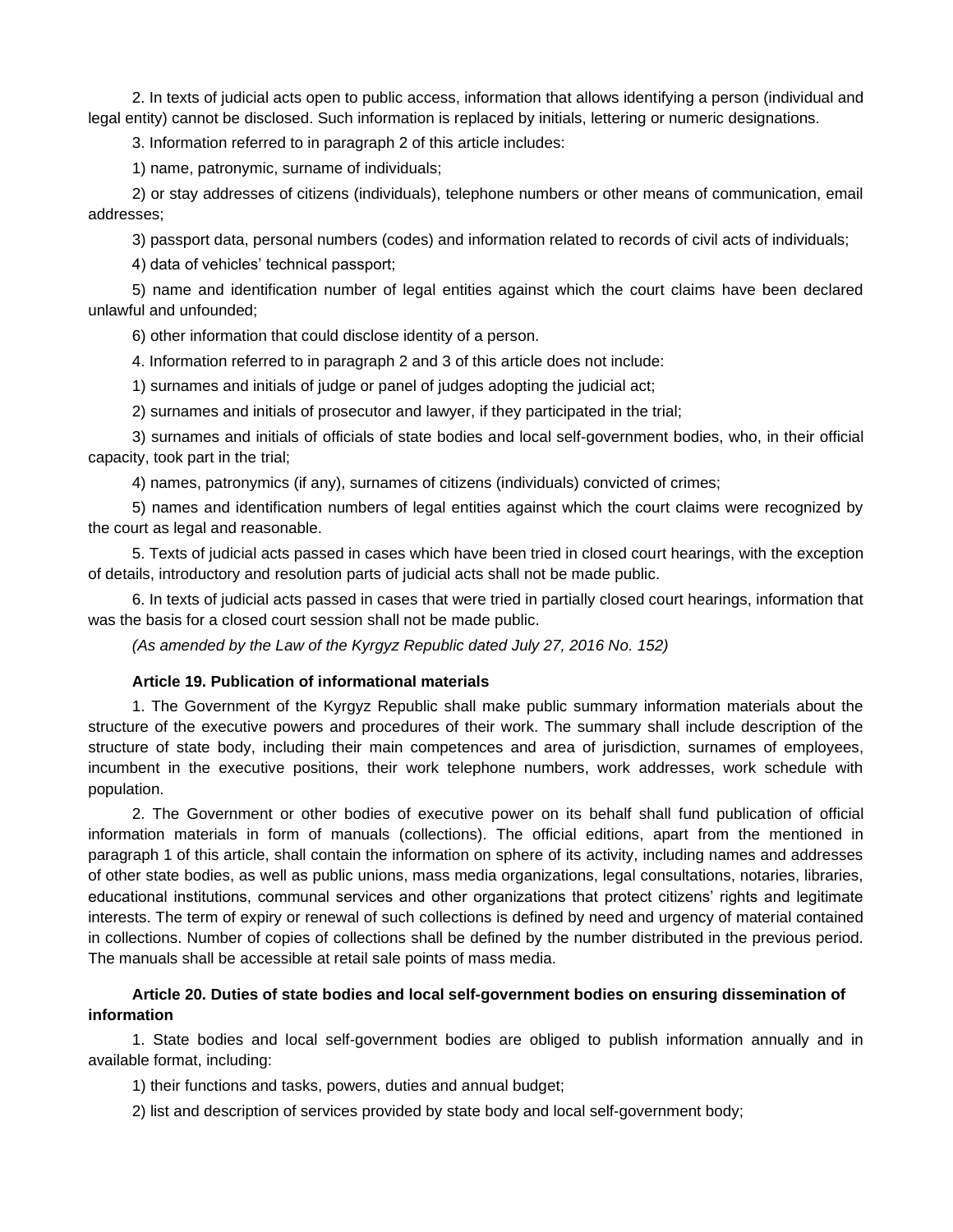3) procedure of consideration and response to requests or complaints, which citizens and organization can use in relation to activity of state body and local self-government body, and templates for requests or complaints;

4) information about documentation system of materials, types and forms of information at the disposal of organization, categories of information and request procedures;

5) information on competences and responsibilities of governing bodies and their heads and procedures of decision making;

6) manuals, rules and collections containing information about state body or local self-government body performing their functions;

7) any mechanisms and procedures allowing citizens and organizations to present their own judgment(*opinion*) or influence policies or responsibilities of these state bodies and local self-government bodies;

8) generalized information about citizen and organizations' requests to state bodies or local selfgovernment bodies, and results of reviews and measures taken;

9) lists of information systems of common use, databases, registers under competence of state body and local self-government body, and registers providing information resources and services to citizens and organizations;

10) information on official visits and business trips of heads and official delegations of state bodies or local self-government bodies;

11) information on official activities, organized by state bodies and local self-government bodies, including sessions, meetings, briefing, panels;

12) information on decisions adopted during official events, organized by state bodies and local selfgovernment bodies;

13) information on action plans of state bodies and local self-government bodies;

14) texts of official statements and formal addresses of heads and representatives of state bodies and local self-government bodies;

15) information on projects (drafts) of special and other programs developed by state bodies and local self-government bodies;

16) information on special and other programs executed or requested by state bodies or local selfgovernment bodies, its goals and tasks, clients and main executors, timeframes and expected results, financing, implementation stage;

17) information on budget execution by state bodies and local self-government bodies;

18) information on funds expenditure of foreign technical assistance on projects and activities carried out with participation of state bodies and local self-government bodies;

19) policy briefs, progress reports, reviews on activities of state bodies and local self-government bodies;

20) key indicators revealing situation and dynamics in spheres of competence of government and local self-government bodies;

21) forecasts prepared by state bodies and local self-government bodies

22) official statistical data collected and processed by state bodies and local self-government bodies;

23) information on open competitions, auctions, tenders, expertise and other activities conducted by state bodies and local self-government bodies, including:

- procedure rules;

- participation procedure for individuals and legal entities;

- committee composition for tenders on supply of goods (work, services) for government or municipal needs;

- protocols of commission's meeting sessions;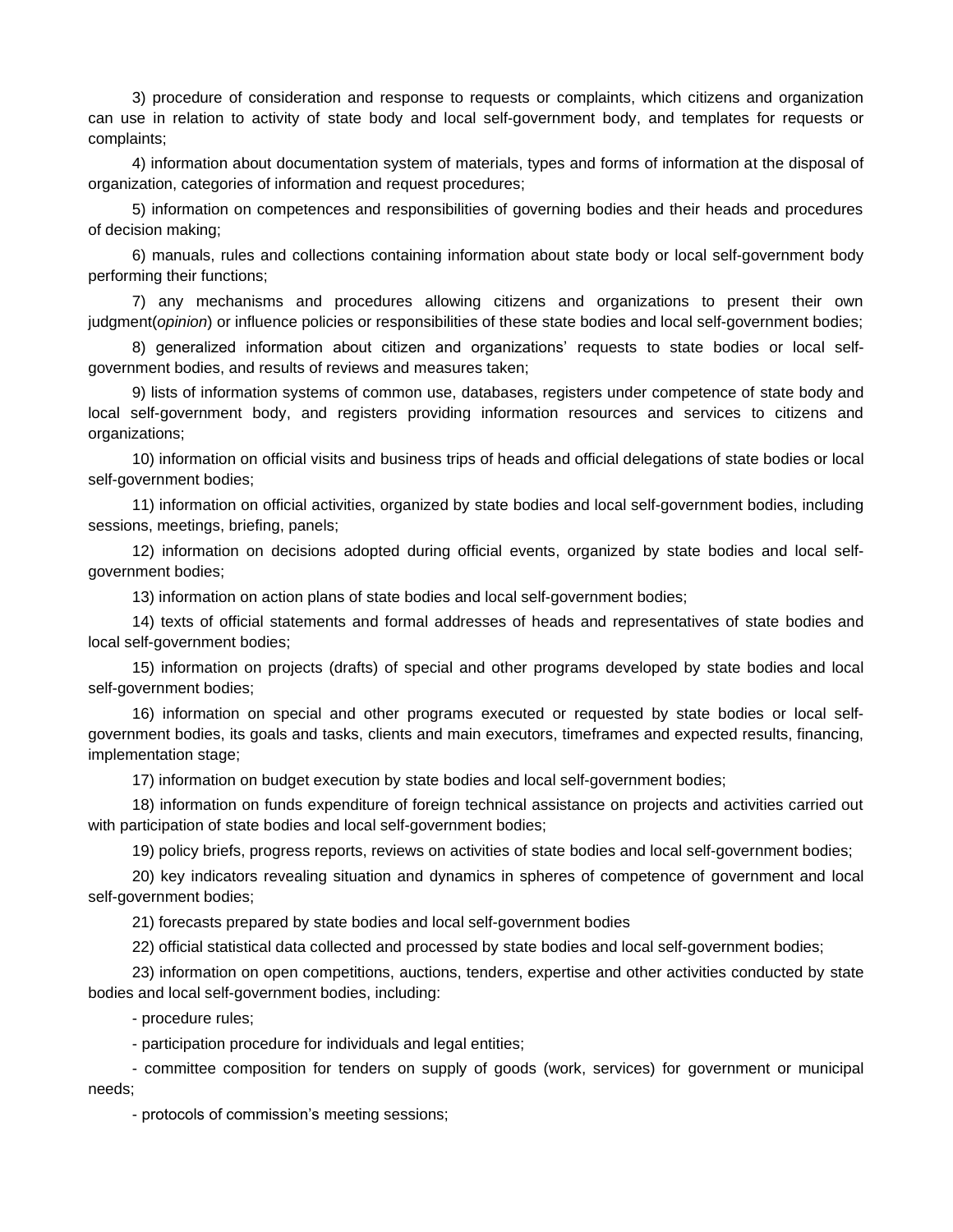- procedure of appealing decisions adopted by state bodies and local self-government bodies;

24) templates for appeals /claims, established by legislation of the Kyrgyz Republic and accepted for review by state bodies and local self-government bodies;

25) data on reviews conducted by state bodies and local self-government bodies within their competence, and checks conducted in state bodies and local self-government bodies;

26) information on state of protection of population and territories against emergency situations, measures taken to ensure their safety, forecasted and emerging emergency situations, means and methods of protecting population against them, as well as other relevant information to be communicated to citizens and organizations in compliance with laws;

27) list of civil agreements concluded by state bodies and local self-government bodies with individuals and legal entities;

28) information on citizens taking office at these state bodies and local self-government bodies:

procedure for citizens to enter the state and municipal services;

list of available vacant public service positions, municipal service posts;

qualification requirements for candidates for filling vacant public service and municipal service posts;

conditions and results of call for applications for vacant public service and municipal service posts;

29) information on cooperation of state and local self-government bodies with other state bodies and local self-government bodies, public unions, political parties, trade unions and other organizations, including international organizations;

30) information on heads of government bodies, its organization departments, foreign branch offices, territorial departments, subordinate organizations (surnames, names and patronymics, biographical information – upon approval with mentioned persons);

31) information on tasks and functions of their departments, postal addresses, telephones of referral services and address details, including postal address, e-mail address, number of their employees and size of salary fund;

32) information about subordinate organizations of state body and local self-government body: list of organizations, their postal and legal addresses, telephone numbers; description of their tasks and functions, information about their establishment, reorganization and closing, number of their employees, main indicators of activities, size of salary fund;

33) telephone numbers and address details, including postal address, e-mail address, subdivisions of state body and local self-government body working with requests of citizens and organizations, information work activities of these subdivisions.

34) list of foreign representative offices of state body and local self-government body, telephone numbers and address details, email addresses;

35) list of international organizations in which activity state and local self-government bodies take part;

36) information about participation of state body and local self-government body in implementation of international treaties of Kyrgyz Republic and programs of international cooperation.

*(As amended by the Law of the Kyrgyz Republic dated July 27, 2016 No. 152)*

#### **Article 20-1. Duties of courts to ensure dissemination of information**

1. Courts publish information on their official websites and are obliged to make the following information public:

1) texts of normative legal acts regulating court activities, and other acts regulating internal procedures of the court;

2) requirements to the format and content of documents used when applying to the court, and (or) templates of these documents, procedure for submitting these documents to the court;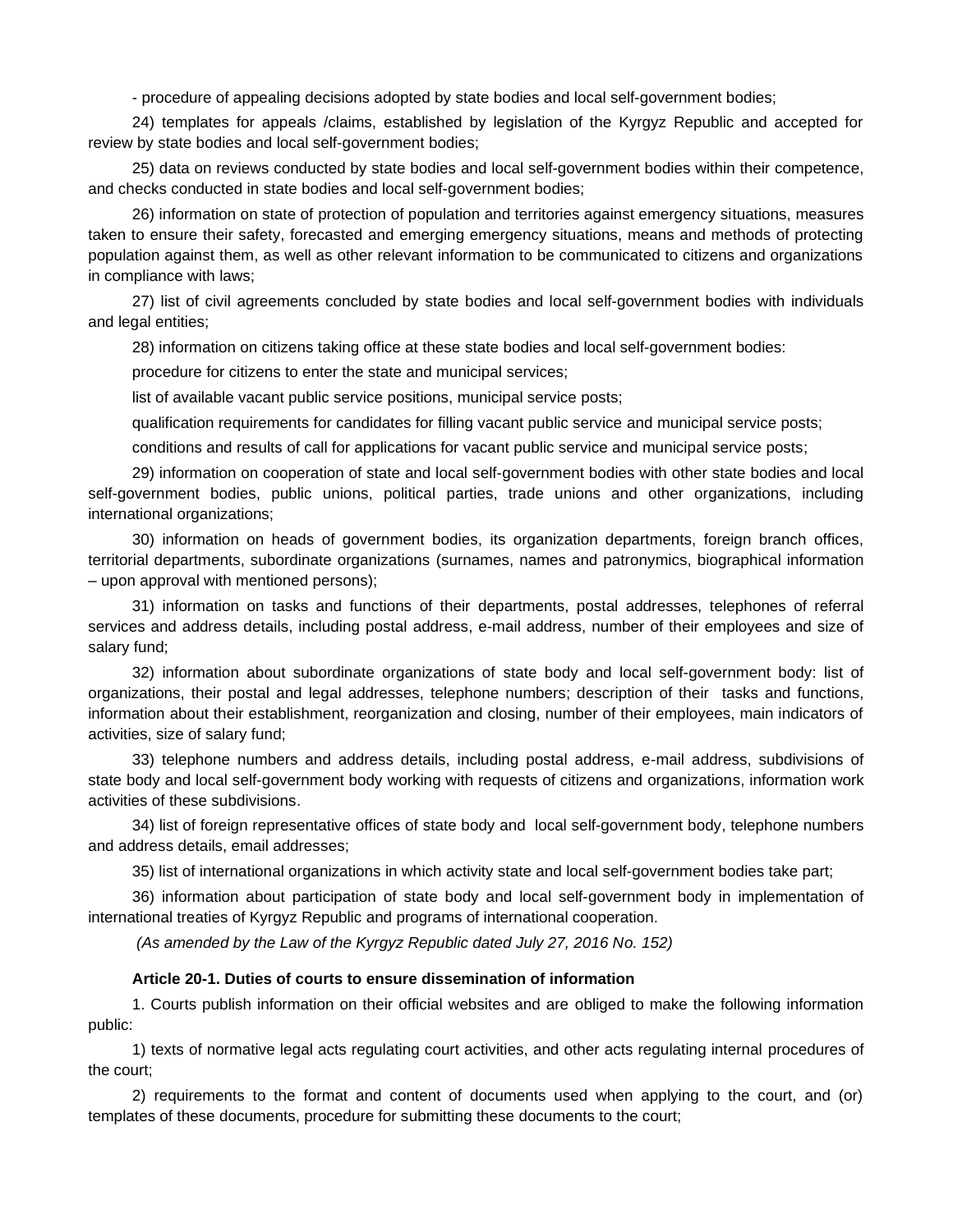3) information on amount and payment procedure of the state fee for categories of cases to be considered in court;

4) information on setting date, time and place of hearing for the case in court;

5) procedure for appealing against judicial acts;

6) execution procedure for executive actions related to international legal relations;

7) clarifications, summaries and reviews of judicial practice of court review of cases, courts activities;

8) information on activities of the Supreme Court of the Kyrgyz Republic plenary session, scientific advisory councils, and Judicial Training Center;

9) electronic versions of publications of the Supreme Court of the Kyrgyz Republic and Constitutional Chamber of the Supreme Court of the Kyrgyz Republic;

10) information on court budget, expenditures and public procurement;

11) information on official visits and working trips of heads of courts and official delegations of judges.

2. The court's official website, and in case of its absence, official website of the Supreme Court of the Kyrgyz Republic, shall contain information about any interference with the judge's activities, including by exerting pressure on judge in any form, bribery, threats, and other forms of extra-judicial treatment.

Extra-procedural appeal refers to the written or oral appeal to presiding judge, his deputy or judge in a specific court case or material being processed by a court (judge), an appeal from those not participating in the proceedings state body, local government, other body, organization, official or citizen, or appeal in the format not provided for by procedural legislation of the participants in the trial.

Procedure for publication of information on extra-procedural appeals is determined by the Council of Judges.

*(As amended by the Law of the Kyrgyz Republic dated July 27, 2016 No. 152)*

### **Article 21. Dissemination of official information in mass media**

1. Press service of state bodies and local self-government bodies, as well as employees responsible for outreach work with population, are obliged to supply editorial staff of mass media outlets with information and materials on activity and decisions of state bodies and local self-government bodies, conduct outreach on socially significant decisions, including regulatory legal acts, imposing new responsibilities on citizens, legal entities, establishing or enhancing liability.

2. State bodies and local self-government bodies are obliged to reward their employees actively engaging with the media, by giving out statements, official explanation on position of state bodies on relevant issues of their activity.

*(As amended by the Law of the Kyrgyz Republic of December 29, 2016 No. 224)*

# **CHAPTER IV PROVIDING DIRECT ACCESS TO DOCUMENTS AND MATERIALS OF STATE BODIES AND LOCAL SELF-GOVERNMENT BODIES**

### **Article 22. Forms of providing direct access**

Direct access to documents and materials of state bodies and local self-government bodies shall be provided through:

1) official information collection of state bodies and local self-government bodies;

2) library collection of the *official information;*

*3)* Internet sites.

*(As amended by the Law of the Kyrgyz Republic dated July 20, 2017 No. 130)*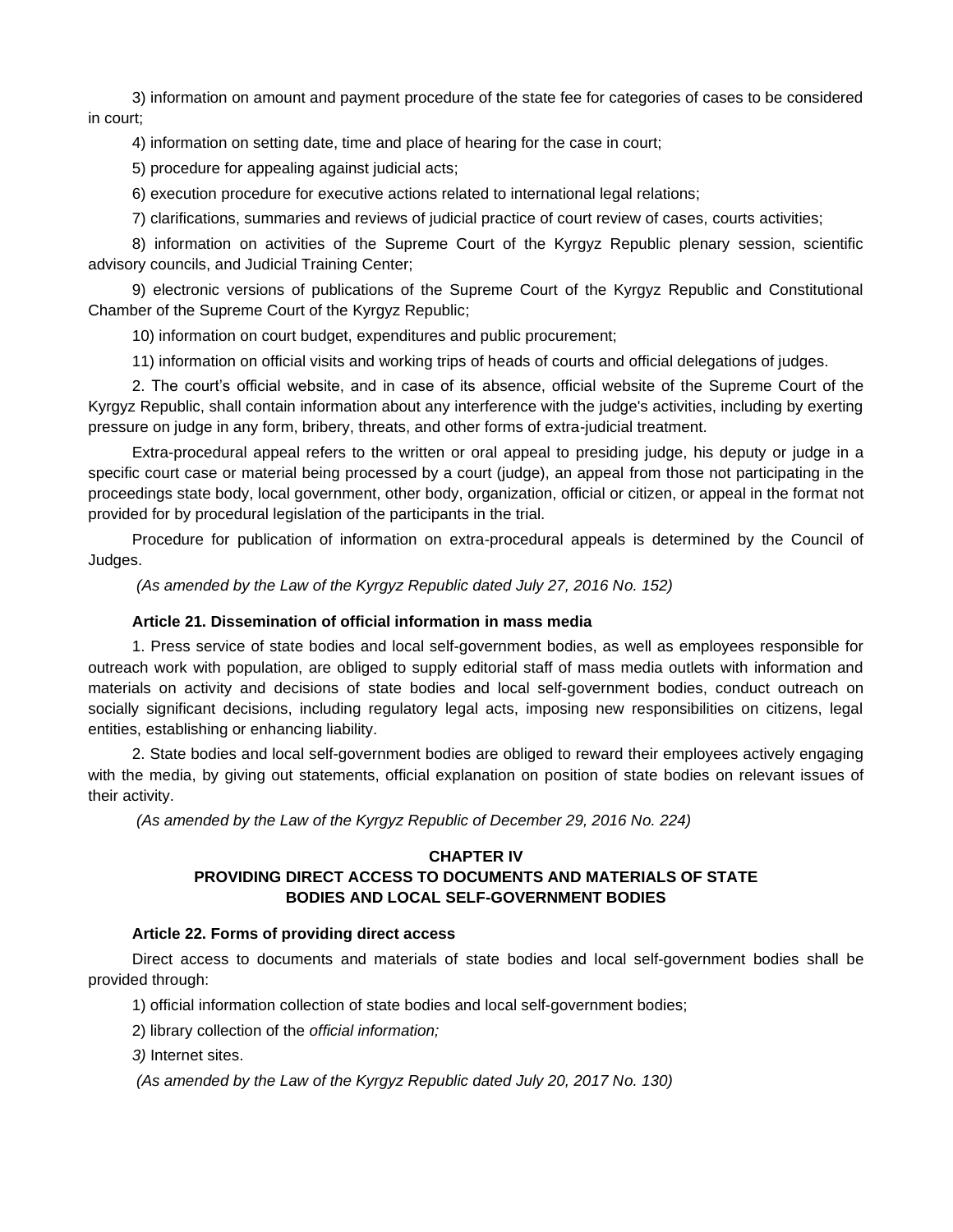### **Article 23. Providing public access to state collections of official information of state bodies and local self-government bodies**

1. State bodies and local self-government bodies shall establish collections of official information available to everyone.

2. Access to information collections shall be provided by means of direct familiarization of citizens in the premises of relevant body.

3. Legal acts, other documents and materials shall be included in the collection of the official information and become publicly available not later than a week from the date of signing, or singing of acts in relation to which relevant documents and materials are being considered.

4. To ensure safety of confidential information, an examination is carried out, establishing parts of documents and materials, access to which should be restricted. Parts of documents and materials that do not contain confidential information should be prepared for examination and available no later than a week from the date of signing the corresponding document. The name and position of expert shall be indicated in a document or material prepared for public access.

5. For providing access to the documents and materials the relevant state body and local self-government body shall keep a filing folder for familiarization of society, and other folder with master copies of the documents and materials. Documents and materials in the folders shall be placed in a chronological order. Inventory of the documents and materials composing the filing for familiarization shall be made at least once a month. For the convenience of easy search of documents, the inventory shall be placed into the filings. Data of the inventories of the document filings and materials may be united into catalogues.

6. State bodies and local self-government bodies are obliged to take measures on providing the safety of the documents and materials, by composing the filings folders and establishing relevant access requirements.

7. To work with filing folders, special places are equipped with conditions that allow making extracts from documents and materials, as well as copying them. Conditions and procedure for providing documents and materials for copying are established by the relevant state bodies and local authorities.

#### **Article 24. Access to library collections of official information**

1. State bodies and local self-government bodies shall send official reports, information materials, official manual editions and other documents and materials, which are at their disposal to libraries.

2. Based on received documents and materials, libraries of the Kyrgyz Republic set publicly accessible official information collections.

#### **Article 25. Sites of state and local self-governments bodies on the Internet**

1. State bodies and local self-government bodies are obliged to create websites to publish official information of state bodies and local self-government bodies. Websites of state bodies (local self-government bodies) for the purposes this Law is taken the aggregate of information accessed through the Internet, united by one address in the "KG" domain zone.

2. Websites of state bodies (local self-government bodies) contain information, provided for in article 16 of this Law.

3. Website of a state body (local self-government body) on the Internet should provide the opportunity for free access and free electronic copying of documents and materials posted on the site. Responsibility for the accuracy of electronic versions of documents and other official information posted on the website of a state (local self-government body) on the Internet lies with the corresponding state and local self-government bodies.

4. State bodies and local self-government bodies have the right to contract specialized organizations to create and maintain their websites. Relevant state bodies and local self-government bodies bear responsibility for the accuracy, completeness and relevance of the information provided by a specialized organization and fulfillment of other requirements of this Law.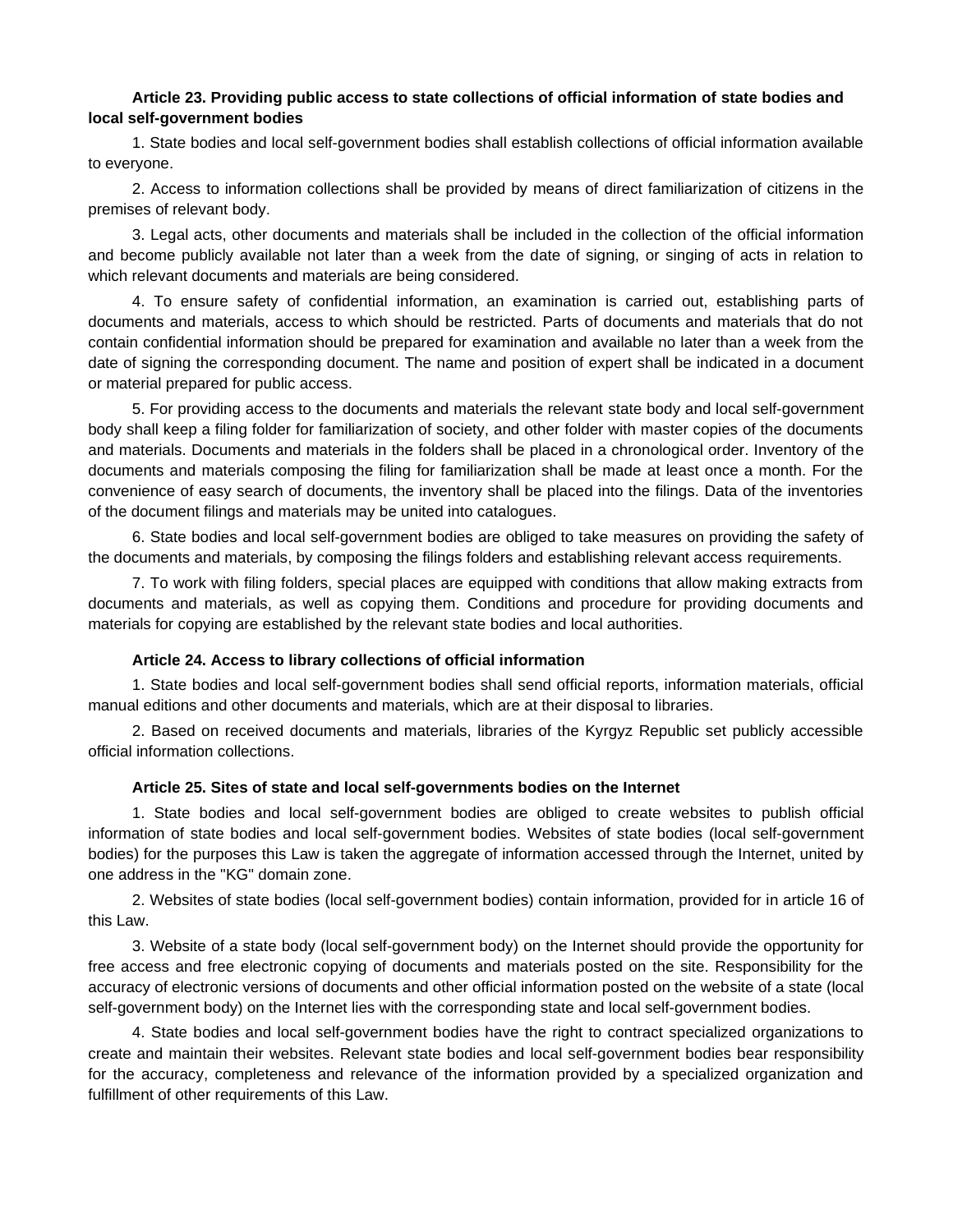5. The Government, together with the Jogorku Kenesh of the Kyrgyz Republic, ensures establishing and maintenance of a centralized system of official information, including a complete list and texts of all regulatory legal acts in force on the territory of the Kyrgyz Republic. Access to the centralized system of official information is possible through the website of the Government of the Kyrgyz Republic in accordance with the requirements established by this article.

*(As amended by the Law of the Kyrgyz Republic dated July 20, 2017 N 130)*

# **CHAPTER V PROVIDING ACCESS TO SESSIONS OF STATE BODIES AND LOCAL SELF-GOVERNMENT BODIES**

### **Article 26. Openness of sessions**

1. Sessions of state bodies and local self-government bodies are open for public, except for closed sessions.

2. Openness of sessions shall be guaranteed through participation opportunity for interested citizens who sent prior applications for participation in the relevant sessions.

3. Closed sessions of state bodies and local self-government bodies shall be conducted in cases of discussion of restricted information, in accordance with the article 5 of this Law.

4. Access to court hearings is granted in accordance with the procedure provided for by the procedural legislation and acts regulating internal processes of courts.

*(As amended by the Law of the Kyrgyz Republic dated July 27, 2016 No. 152)*

### **Article 27. Informing the public on holding sessions**

1. State bodies and local self-government bodies shall publish monthly session plans in mass media, including the agenda, date, time and venue.

2. State bodies and local self-government bodies shall equip meeting venues with informational stand (post), on which they hung information on its agenda, time, as well as whether the upcoming session is open or closed for public no later than one week in advance. In case of conducting closed sessions they shall place decision explaining restricted access on the informational stand.

*(As amended by the Law of the Kyrgyz Republic dated July 27, 2016 No. 152)*

### **Article 28. Organization of sessions attendance**

1. Citizens of the Kyrgyz Republic, representatives of legal entities of the Kyrgyz Republic have the right to attend sessions of state bodies and local self-government bodies. To arrange attendance of citizens and (or) representatives of legal entities, state bodies and local self-government bodies shall keep record of persons willing to attend a relevant session. Visitors shall be granted access to sessions based on recording their details and personal identification documents. The record should include surname, name, patronymic of the citizen willing to attend the session; for representatives of legal entities - surname, name and patronymic, name of the legal entity, and position of representative. No other information and documents shall be necessary.

2. The venue is equipped with seats for visitors. The number of seats shall be calculated based on the number of applicants, but the total number of seats should be at least five at meetings of state and local selfgovernment bodies and at least ten for meetings of the Jogorku Kenesh of the Kyrgyz Republic and representative bodies of local self-government. If the limit of visitors is exceeded and one of them fails to appear, the priority of attending is given, firstly, to citizens whose rights and freedoms may be directly affected by resolutions taken during the meeting, and secondly, to citizens who did not attend meetings of this body before or stayed no longer than others who signed up, thirdly, those who signed up earlier than the others.

3. State bodies and local self-government bodies have a right to arrange additional access to sessions via means of simultaneous transmission of signal to television sets, located in other rooms of the same building of relevant state body.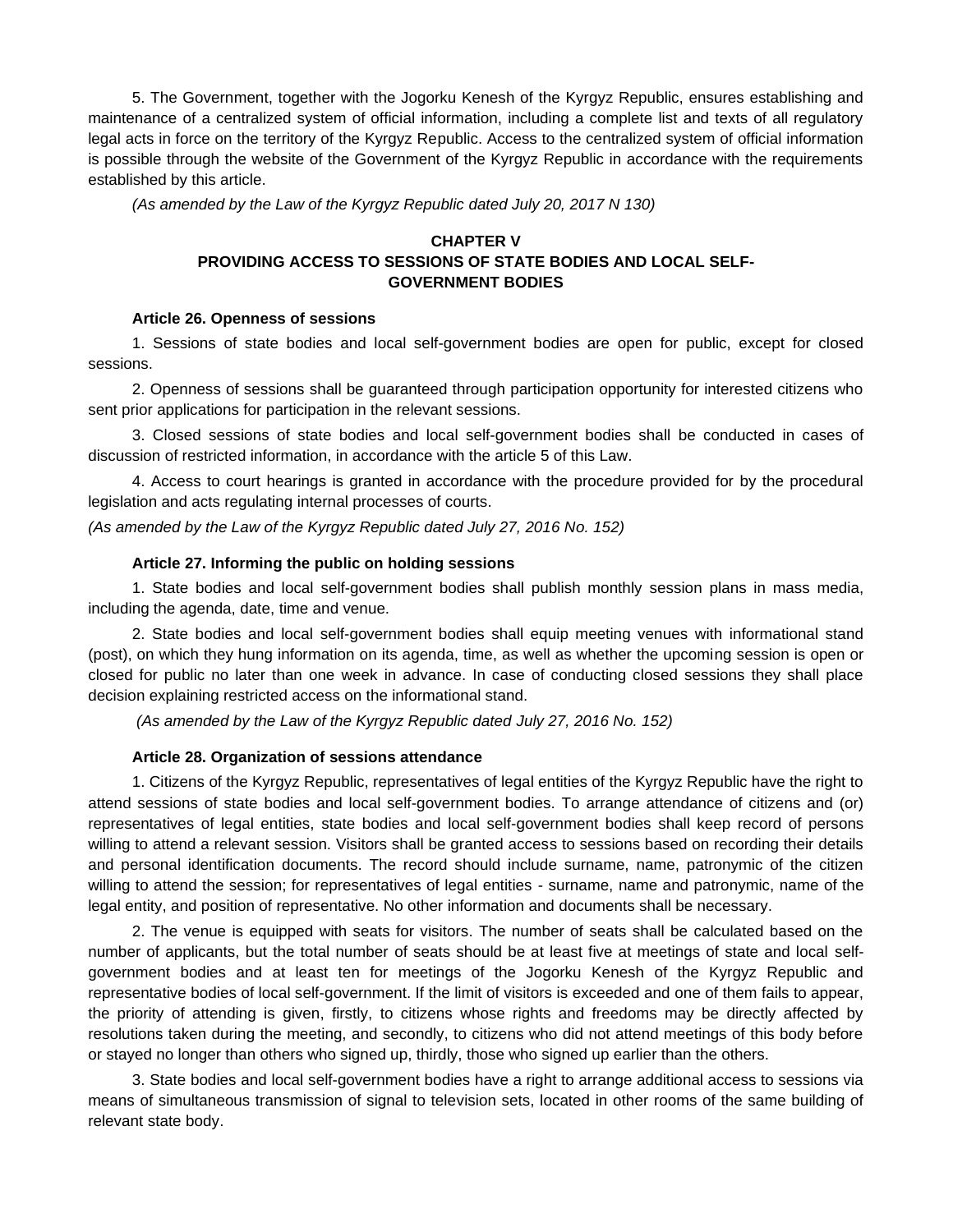### **Article 29. Order of visitor attendance**

1. Attendance procedure for visitors at sessions of state bodies and local self-government bodies, with exception of court hearings, is defined in the regulations of the relevant state body and local self-government body, with exception of court hearings. In case of violation of established rules of attendance on session, the chairman shall make reprove to the disturber, at the violation the second time, s/he shall evict him from the session hall.

2. Visitors attending sessions have the right to take notes/minutes, and make photos, audio and video records, if it does not disturb the course of the session.

*(As amended by the Law of the Kyrgyz Republic dated July 27, 2016 No. 152)*

# **CHAPTER VI ORGANIZATION OF ACCESS TO INFORMATION HELD BY STATE BODIES AND LOCAL SELF-GOVERNMENT BODIES**

#### **Article 30. Organizational measures to facilitate access to information**

1. To organize access to information in the structure of the state body and local self-government body, a specialized service is created, vested with the appropriate functions and powers in the established manner, or the fulfillment of these functions and powers is entrusted to other service or unit existing in the structure of the state body and local self-government body, or to a specific official.

2. Functions of providing information to persons enquiring should be defined in regulations on corresponding state body and local state body.

3. Rights, duties, and responsibilities of special services, subdivisions, and officials fulfilling these functions shall be established by provisions on these services and subdivisions and job descriptions which shall be approved in accordance with established procedure.

4. At discretion of state body or local self-government body for realization the functions on providing access to information on contractual stipulation, the body may recruit organizations fulfilling the provision of information services. Details of these organizations (name of organization, post address, telephone and fax number, e-mail address, network address, and – properties of organization) should be made public.

5. Rules on fulfilling requests for information shall be established by state body and local self-government in accordance with this Law.

6. Rules, indicated in paragraph 5 of this article should contain name and working schedule of corresponding organizations, services, subdivisions or officials obliged to provide access to information; category of information subject to providing, types of services related with its providing (including procedure of access to automatized information system), procedure or payment of these services and other conditions of access.

### **Article 31. Organization of access to information in automatized informational systems**

1. State bodies and local self-government bodies for ensuring the right to access to information from automatized information systems shall:

- include information systems of state bodies and local self-government bodies within the public segment of e-government architecture;

- ensure placement of information from information systems of state bodies and local self-government bodies on websites of state bodies and local self-government bodies on the Internet in the format of open data;

- create subscriber sites connected to the Internet in places easily accessible to citizens and organizations: in the premises of state bodies and local self-government bodies, state and municipal libraries, post offices and in other places specified by law;

- provide single email address to receive requests and send requested information;

- bear responsibility for content, accuracy and completeness of information published on the official server (website, portal).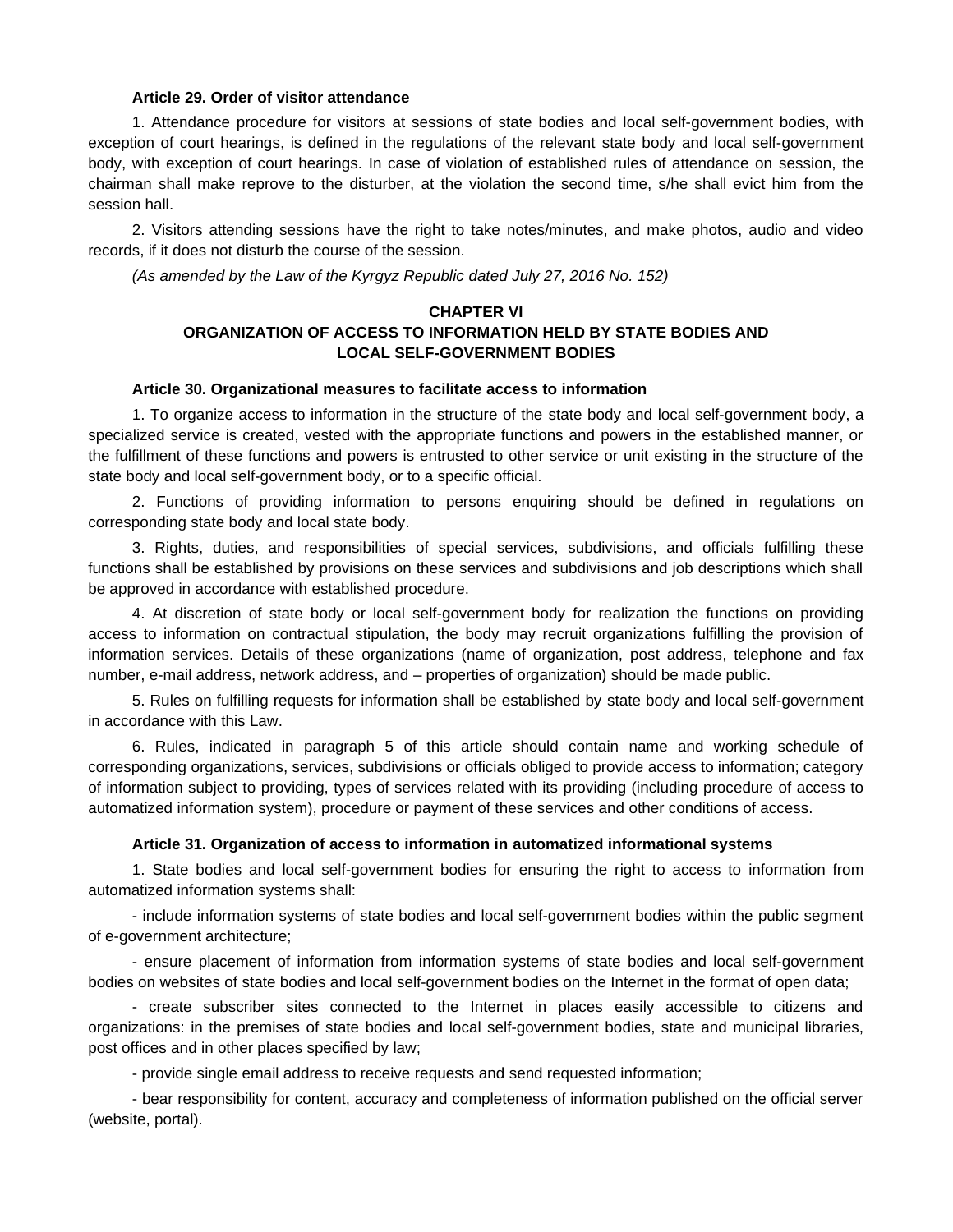2. Electronic documents of state bodies and local self-government bodies shall indicate all the details established for these documents. In the case of provision of information in electronic form, its authenticity is confirmed by electronic signature or other electronic means in cases and in the manner prescribed by law.

*(As amended by the Law of the Kyrgyz Republic dated July 20, 2017 No. 130)*

# **Article 32. Duties of state bodies and local self-government bodies to provide access to information**

1. State bodies and local self-government bodies are obliged to:

- provide organizational, technical and other conditions necessary for realization of the right to access information;

- keep official documents containing information to be distributed in accordance with this Law and corresponding acts, as well as acts of state bodies and local self-government bodies, whose assignees they are, for a specified period;

- ensure accuracy and completeness of information provided, compliance with the established terms and conditions for its provision;

- comply with procedures established by law for promulgation (publication) of official documents.

2. If the information provided contains inaccurate or incomplete information, state and local self-government bodies are obliged, upon a justified written statement of person enquiring, to clarify or supplement provided information as soon as possible, but not later than seven working days following the day of receipt.

3. State bodies or local self-government bodies keep registers of official documents that they are required to make public. Registers shall contain the name, date of adoption, number of each document issued and information about its publication. State bodies maintaining the registry may establish other mandatory requirements for this registry.

4. State Registry of Judicial Acts includes all judicial acts issued in the established format, within ten days for local courts and within fifteen days for the Supreme Court of the Kyrgyz Republic and the Constitutional Chamber of the Supreme Court of the Kyrgyz Republic from the date of announcement.

5. Judicial acts entered in the State Registry of Judicial Acts are open for free round-the-clock access via a specialized website, with exception of judicial acts of restricted access.

*(As amended by the Law of the Kyrgyz Republic dated July 27, 2016 No. 152)*

### **CHAPTER VII GUARANTEES FOR THE IMPLEMENTATION OF THIS LAW**

#### **Article 33. Organizational guarantees**

1. State bodies and local self-government bodies shall:

- establish structural units and appoint responsible persons responsible for the immediate provision of information to the public;

- ensure the possibility of receiving brief free of charge responses regarding procedure for implementing provisions of this Law by phone, including regarding clarification of the subject of requests, working hours of state bodies and local self-government bodies, and procedure for familiarizing themselves with official information collections.

2. Control over providing access to information held by courts is carried out by chairpersons of courts within their capacity. The procedure for exercising control over providing access to information is established by acts regulating issues of internal procedures of courts.

*(As amended by the Law of the Kyrgyz Republic of July 27, 2016 N 152)*

### **Article 34. Informing the public about implementation of this Law**